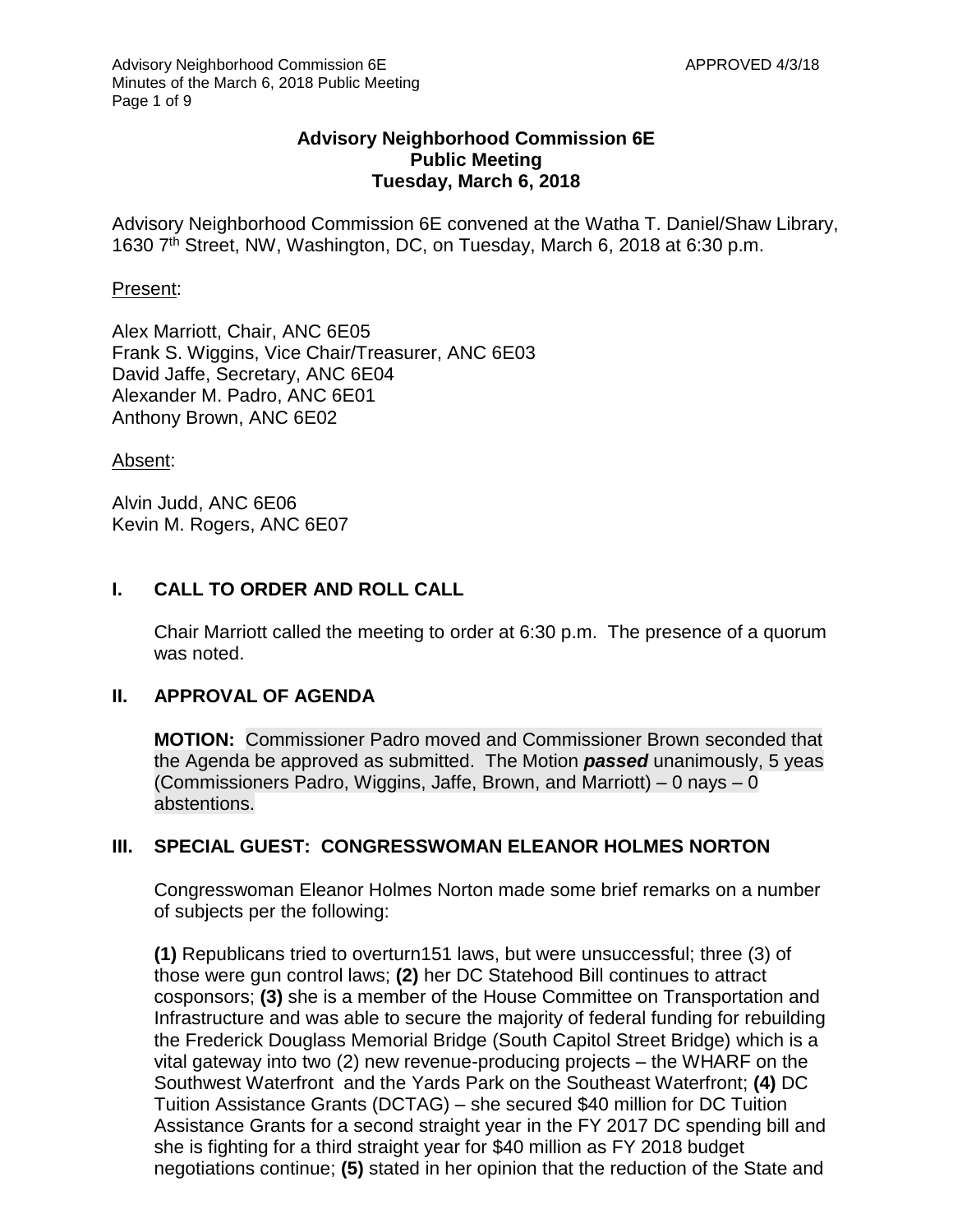Local Tax (SALT) deduction in the Tax Reform bill will hurt the District of Columbia; **(6)** St. Elizabeths Campus – the \$400 million provided in the Administration's FY 2019 budget for the new Department of Homeland Security (DHS) headquarters will be used by six (6) Homeland Security agencies and will provide construction job opportunities in the District; **(7)** Government Shutdown – if there is another government shutdown, her office will remain open; **(8)** Concealed Carry Bill – a Concealed Carry bill, with 80 co-sponsors, was defeated; **(9)** Frederick Douglass – she has been appointed to serve on the Frederick Douglass Bicentennial Commission which will plan, develop and carry out programs and activities throughout 2018 during the bicentennial anniversary of his birth.

A question and answer period followed. **(1)** Commissioner Jaffe asked about dedicated funding for the Metro; She responded that she is Chair of one of Metro's subcommittees and noted that Uber and Lyft are big competitors; **(2)** A resident asked about the prospects of passage of her bill clarifying that the District of Columbia and the National Park Service (NPS) have the authority to enter into cooperative management agreements to maintain and operate NPS properties in the city, such as Franklin Park. The rehabilitation of Franklin Park would be funded through a public-private partnership between NPS, the D.C. government and the Downtown Business Improvement District (BID); **(3)** Commissioner Marriott asked about triangle parks; **(4)** a resident asked the Congresswoman's opinion about the FBI staying in DC. She responded that consolidating more employees at the Hoover Building could mean more economic activity and development for DC.

| <b>Crime stats for 1D Police District</b><br>(PSA 103) | Number of crimes reported between: |                    |        |
|--------------------------------------------------------|------------------------------------|--------------------|--------|
| Crime Type                                             | $2/1/17 - 2/28/17$                 | $2/1/18 - 2/28/18$ | Change |
| Homicide                                               | 0                                  | 0                  |        |
| Sex Abuse                                              | 1                                  | 0                  |        |
| Robbery Excluding Gun                                  | 4                                  | 3                  |        |
| Robbery With Gun                                       | 1                                  | 0                  |        |
| Assault Dangerous Weapon (ADW) Excluding<br>Gun        | 0                                  | $\overline{2}$     |        |
| Assault Dangerous Weapon (ADW) Gun                     | 0                                  | 0                  |        |
| <b>Total Violent Crime</b>                             | 6                                  | 5                  |        |
| <b>Burglary</b>                                        | 0                                  | 1                  |        |
| Theft                                                  | 17                                 | 25                 |        |
| Theft F/Auto                                           | 11                                 | 13                 |        |
| Stolen Auto                                            | $\overline{2}$                     | 1                  |        |
| Arson                                                  | 0                                  | $\Omega$           |        |
| <b>Total Property Crime</b>                            | 30                                 | 40                 |        |
| <b>Total Crime</b>                                     | 36                                 | 45                 |        |

**IV. PSA REPORTS – 1D, 3D, 5D**

Crime statistics for the indicated periods are as follows: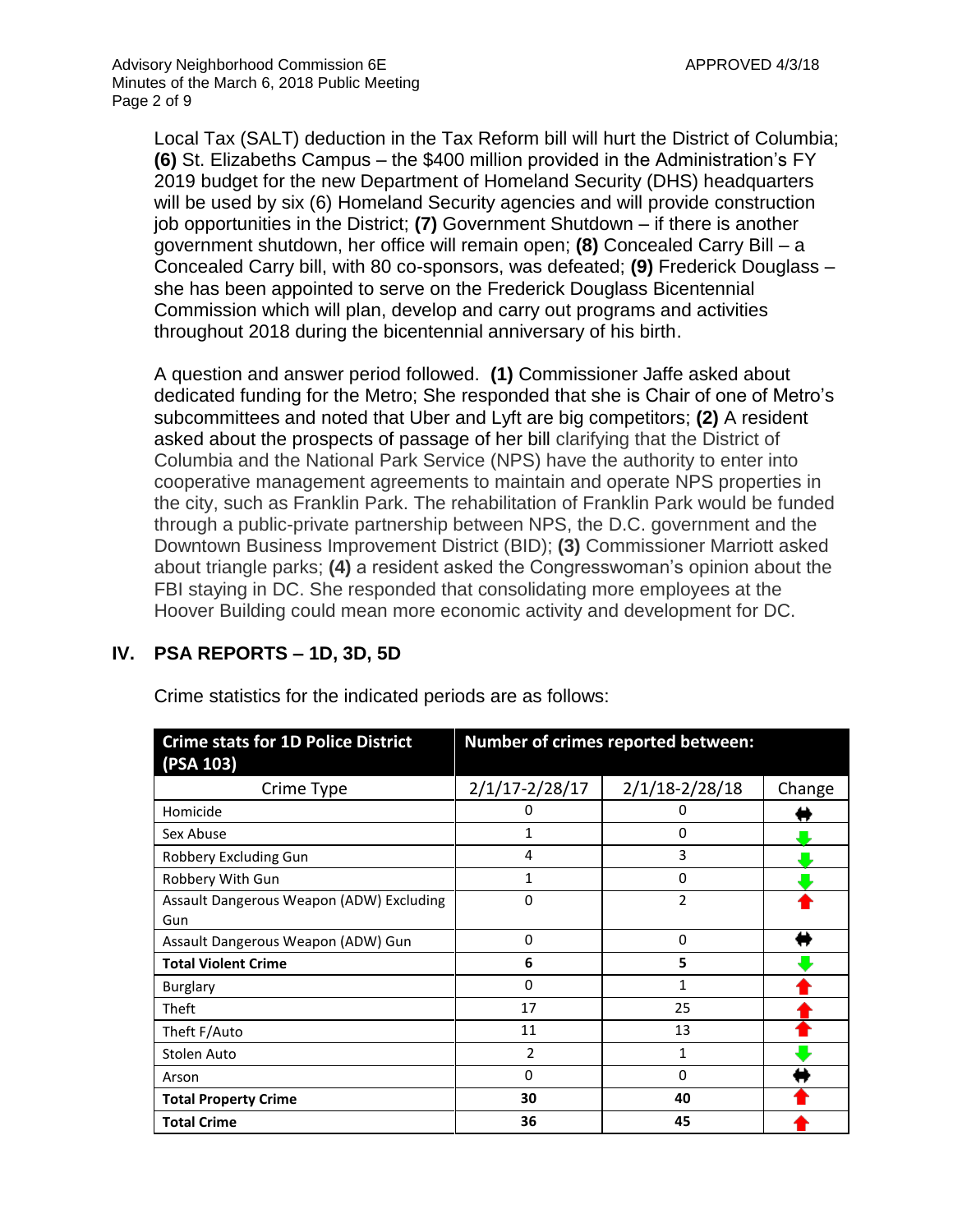| <b>Crime stats for 3D Police District</b> | Number of crimes reported between: |                    |        |
|-------------------------------------------|------------------------------------|--------------------|--------|
| (PSA 308)                                 |                                    |                    |        |
| Crime Type                                | $2/1/17 - 2/28/17$                 | $2/1/18 - 2/28/18$ | Change |
| Homicide                                  | 0                                  | Ü                  |        |
| Sex Abuse                                 | 1                                  |                    |        |
| Robbery Excluding Gun                     | 3                                  |                    |        |
| Robbery With Gun                          | 0                                  | 0                  |        |
| Assault Dangerous Weapon (ADW) Excluding  | 1                                  | 1                  |        |
| Gun                                       |                                    |                    |        |
| Assault Dangerous Weapon (ADW) Gun        | $\mathbf{1}$                       | 1                  |        |
| <b>Total Violent Crime</b>                | 6                                  | 4                  |        |
| <b>Burglary</b>                           | 0                                  | 2                  |        |
| Theft                                     | 10                                 | 13                 |        |
| Theft F/Auto                              | 20                                 | 15                 |        |
| Stolen Auto                               | 0                                  | 1                  |        |
| Arson                                     | 0                                  | $\Omega$           |        |
| <b>Total Property Crime</b>               | 30                                 | 31                 |        |
| <b>Total Crime</b>                        | 36                                 | 35                 |        |

| <b>Crime stats for 5D Police District (PSA</b> | Number of crimes reported between: |                    |        |
|------------------------------------------------|------------------------------------|--------------------|--------|
| 501)                                           |                                    |                    |        |
| Crime Type                                     | $2/1/17 - 2/28/17$                 | $2/1/18 - 2/28/18$ | Change |
| Homicide                                       | 0                                  | 0                  |        |
| Sex Abuse                                      | 0                                  | 1                  |        |
| Robbery Excluding Gun                          | 1                                  | 0                  |        |
| Robbery With Gun                               | 1                                  | 2                  |        |
| Assault Dangerous Weapon (ADW) Excluding       | $\overline{2}$                     | 2                  |        |
| Gun                                            |                                    |                    |        |
| Assault Dangerous Weapon (ADW) Gun             | $\mathbf 0$                        | $\Omega$           |        |
| <b>Total Violent Crime</b>                     | 4                                  | 5                  |        |
| <b>Burglary</b>                                | $\mathbf{1}$                       | 6                  |        |
| Theft                                          | 10                                 | 11                 |        |
| Theft F/Auto                                   | 19                                 | 15                 |        |
| Stolen Auto                                    | 5                                  | 7                  |        |
| Arson                                          | 0                                  | 0                  |        |
| <b>Total Property Crime</b>                    | 35                                 | 39                 |        |
| <b>Total Crime</b>                             | 39                                 | 44                 |        |

**1D (PSA 103) – Lt. Jason Bagshaw** reported that Violent Crime is down 17% compared to last year. Big issues are: (1) Thefts from Auto; and (2) cell phone snatches in the Chinatown area. Contact info: jason.bagshaw@dc.gov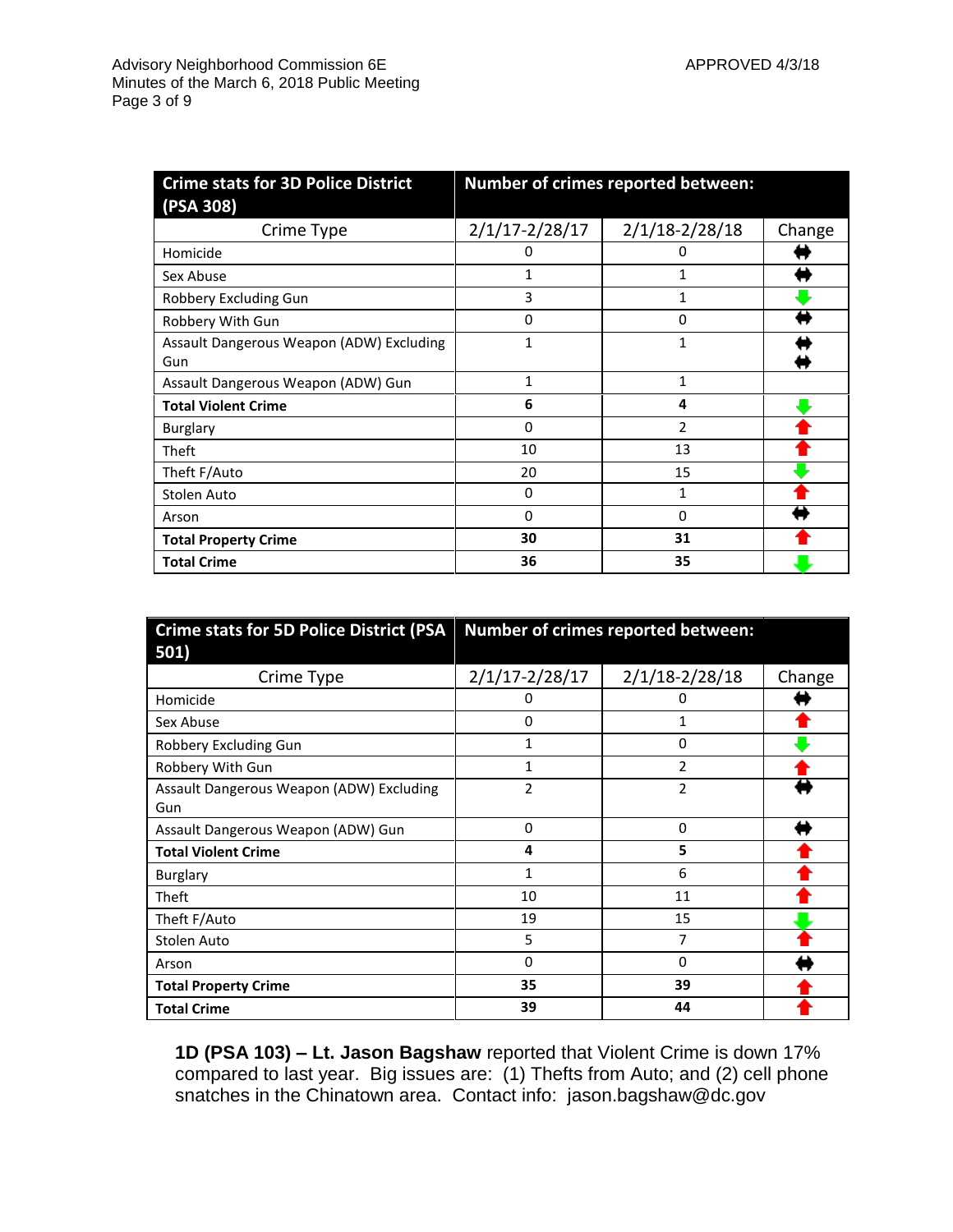**3D (PSA 308) – Lieutenant Thomas H. Smith, III** reported on package thefts. He advised an individual was arrested and charged with four (4) offenses. However, the Attorney General charged him with only one offense because the quality of the video was not definitive. He urged residents that if they have video, to please report it. Commissioner Padro asked about a drive-by at 8th & R Streets and whether it was random. He urged MPD to communicate with the property management companies in that area.

**5D (PSA 501) – Sgt. Brown** reported that Violent Crime is down significantly over the past 30 days. There has been a bit of a problem with thefts in NoMa and MPD mountain bikes have been deployed in that area. There have been no Robberies or Homicides in the past seven days. Commissioner Jaffe stated he lives across from Dunbar High School and that during the summer there is smoking in the alley at Kirby and N Street, NW. He requested more active patrols in that area. He also raised an issue of construction workers parking on his street and that there is no parking enforcement there.

#### **V. SPECIAL GUEST: DEPARTMENT OF PUBLIC WORKS DIRECTOR, CHRISTOPHER SHORTER**

Christopher Shorter stated that the Department of Public Works (DPW) is divided into two areas: (1) solid waste management; and (2) parking enforcement. He asked a number of his staff who accompanied him to the meeting to introduce themselves.

He stated that DPS will be starting Street Sweeping routes March 1 – October 31 and that residents need to move their vehicles. Warning notices were issued during the period March 1-5, 2018 on streets where cars were parked.

DPS will be starting grounds maintenance season which involves mowing operations. He asked residents that if they see an area that has not been cut, to call 311.

Trash and Recycling: He stated that when there is a complaint for missed trash, it will be picked up the same day. DPW has reorganized the way trash and recycling routes are supervised. He also advised that there has been a lot of illegal dumping around public litter bins.

A question and answer period followed. Commissioner Padro stated that the lack of pickups on the 1700 blocks of  $10<sup>th</sup>$  and  $11<sup>th</sup>$  Streets, NW has now been addressed, but in the past week, there was no trash pickup in the 1500 and 1600 blocks of 8<sup>th</sup> Street, NW and when 311 was called, residents were informedd it would be picked up two days later. The question was raised as to how often public trash cans are collected. Mr. Shorter advised they are emptied nightly anywhere from 10:00 p.m. to 5:00 a.m. Issues were raised about not pulling back in trash cans from alleys.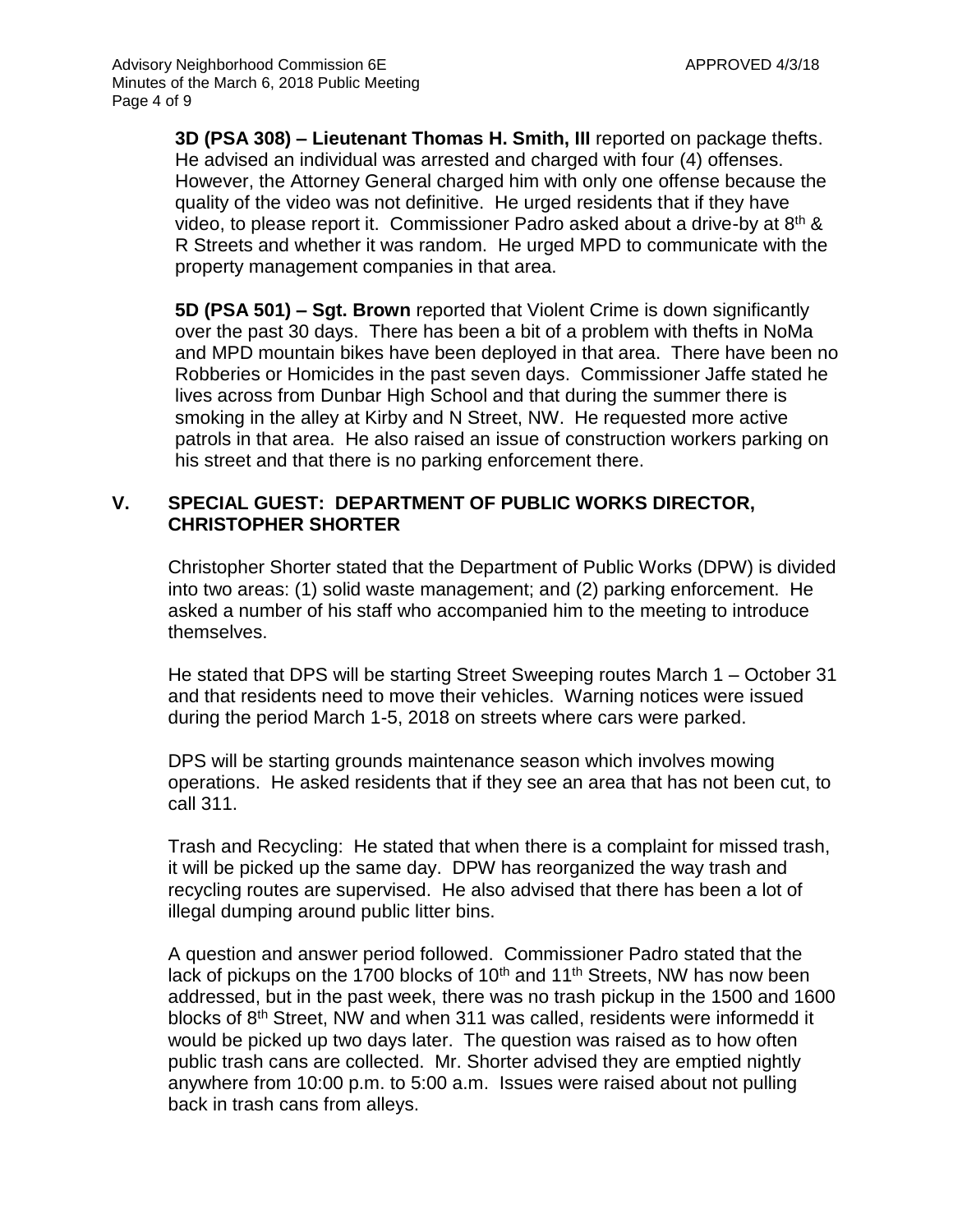Commissioner Brown asked how often bulk trash is collected. Mr. Shorter responded this is done by private companies.

Commissioner Marriott stated he has seen parking enforcement meters that have been bagged, yet residents are still being ticketed.

# **VI. SPECIAL GUEST: DC FIRE AND EMS DEPUTY FIRE CHIEF SHERROD THOMAS RE** *Right Care, Right Now*

Deputy Fire Chief Sherrod Thomas was unable to be present. Doug Buchanan, Chief Communications Officer, spoke about the *Right Care, Right Now* program of the DC Fire and Emergency Medical Services Department (DCFEMS). The goal of the program is to connect 911 callers with medical needs to the most appropriate health care provider. This may or may not include transport to a hospital emergency department. Callers to 911 with non-emergency injuries or illnesses may be transferred to a nurse who will ask the caller questions so that the nurse can refer the caller to the most appropriate non-emergency medical care available. A handout with Frequently Asked Questions was provided.

# **VII. SPECIAL GUEST: VINCENT VAISE, CHIEF OF VISITOR SERVICES, NATIONAL CAPITAL PARKS-EAST FOR THE NATIONAL PARK SERVICE, FOR AN UPDATE ON THE DEVELOPMENT AND OPERATION OF THE CARTER G. WOODSON HOME NATIONAL HISTORIC SITE AT 1538 9TH STREET, NW**

Vincent Vaise, NPS Chief of Visitor Services, provided an update on the development and operation of the Carter G. Woodson Home National Historic Site. The first phase, which involved structure stabilization and restoration of the interior, has been completed and the home is open for tours on Thursdays, Saturdays, and Sundays. There are two row homes that have not been rehabilitated yet and phase two and three will include building out these properties and developing and installing interpretative exhibits. Mr. Vaise pointed out that Commissioner Padro was an early crusader for the restoration of this National Historic Site. Contact info: vincent\_vaise@nps.gov

## **VIII. ALLEYWAY OF 400 BLOCK OF M STREET, NW: REQUEST FOR SUPPORT FOR OFFICIALLY NAMING THE ALLEYWAY [6E04]**

Commissioner Jaffe advised that on February 7, 2018, ANC 6E sent a Letter of Support to Councilmember Charles Allen for naming of the alley in the rear of 1131  $5<sup>th</sup>$  Street, NW. The councilmember responded that once a consensus was reached on a specific name, he would be happy to introduce legislation. Commissioner Jaffe stated that a consensus has been reached for "Yale Steam Alley."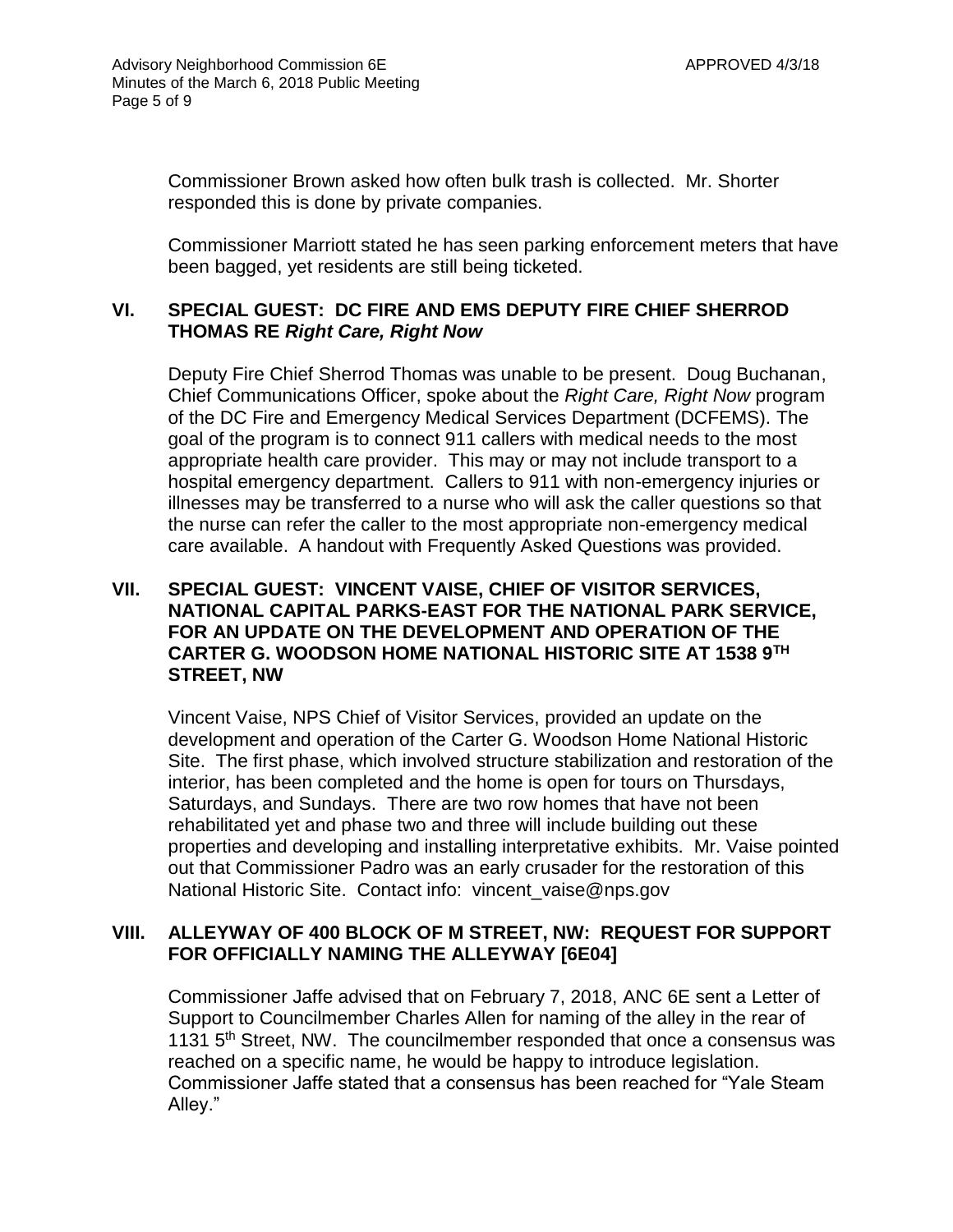Thereafter, Commissioner Padro suggested that further investigation should be done first by contacting EHT Traceries, Inc. to determine if the alley may have already been named in the past. Following discussion, the Commission *tabled* a decision on this matter.

## **IX. 303-317 K STREET, NW: REQUEST FOR SUPPORT FOR A TWO-YEAR TIME EXTENSION AND MODIFICATION OF CONSEQUENCE OF ORDER 19169 [6E07]**

Samantha Mazo of Cozen O'Connor spoke regarding the applicant's request for support for a Two Year Time Extension and Modification of Consequence of Order. The case was approved on February 23, 2016 to allow construction of a 14 story, mixed use building with hotel uses on floors 1-11 and residential units on floors 12-14 with permitted rear yard, loading and off-street parking relief. There will be two floors of below-grade parking. Approval is valid until March 10, 2018. The request for time extension request was filed on February 13, 2018 based on the following: **(1)** Well documented weak hospitality financing market in 2016/2017 due to federal regulatory changes; **(2)** Applicant was able to obtain financing in late 2017; **(3)** Applicant closed on the purchase of the property December 29, 2017; **(4)** Applicant is now working to secure a hotel operator. Ms. Mazo confirmed that the building will be exclusively a hotel and will not contain residential units.

Commissioner Marriott asked what kind of market research has been done. Commissioner Brown stated the Zoning Committee met and supported the request for support.

**MOTION:** Commissioner Marriott moved and Commissioner Jaffe seconded that ANC 6E *support* the Request for Support of 303-317 K Street, NW for a Two-Year Time Extension and Modification of Order 19169 and that said support be communicated in writing to the Board of Zoning Adjustment (BZA). The Motion *passed* unanimously, 5 yeas (Commissioners Padro, Wiggins, Jaffe, Brown, and Marriott) – 0 nays – 0 abstentions.

# **X. 111 MASSACHUSETTS AVENUE, NW: REQUEST FOR SUPPORT FOR A MODIFICATION OF CONSEQUENCE [6E07]**

Drew Turner, Development and Project Manager, Douglas Development Corporation, spoke in support of the request from 111 Massachusetts Avenue, NW for a Modification of Consequence. He stated that they appeared before ANC 6E in June of 2016 and have since made tweaks to the design, per the following: **(1)** Refinements to geometry at ground level and upper levels (no overall increase in FAR); **(2)** Refinements to building entrance (now two-story lobby) and new tower element above; **(3)** Refinements to penthouse – revised geometry to accommodate mechanical equipment and enlarged penthouse habitable space; **(4)** Refinements to façade treatment along New Jersey Avenue, NW to address compliance with projections requirement under Construction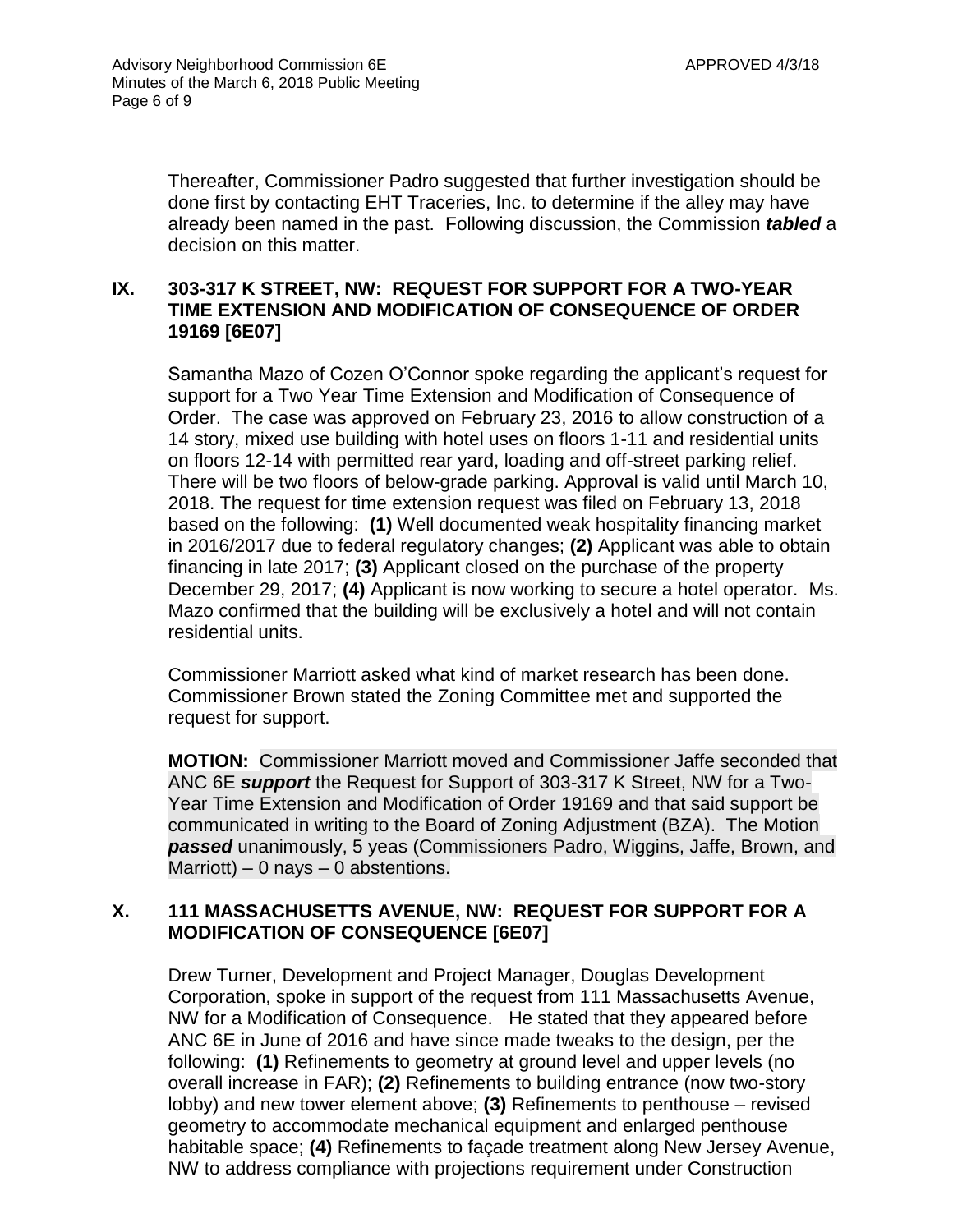Code; **(5)** Refinements to green walls and balcony elements along Massachusetts Avenue, NW and H Street, NW; **(6)** Updates to Streetscape geometry along Massachusetts Avenue, NW and New Jersey Avenue, NW.

Commissioner Brown advised that the Zoning Committee met and supported the request for support.

**MOTION:** Commissioner Marriott moved and Commissioner Padro seconded that ANC 6E *support* the Request for Support of 111 Massachusetts Avenue, NW for a Modification of Consequence and that said support be communicated in writing to the Board of Zoning Adjustment (BZA). The Motion *passed* unanimously, 5 yeas (Commissioners Padro, Wiggins, Jaffe, Brown, and Marriott) – 0 nays – 0 abstentions.

## **XI. 923-927 5TH STREET, NW: REQUEST FOR SUPPORT FOR AREA VARIANCES AND SPECIAL EXEMPTIONS, AND APPLICATION BEFORE THE HISTORIC PRESERVATION REVIEW BOARD [6E05]**

Alyssa Bigley of Cozen O'Connor, spoke on behalf of the applicant and outlined the requested relief per the following: **Area Variances** for: **(1)** Loading; **(2)** Closed Court dimensions; **(3)** Clear Floor-to-Ceiling Height. **Special Exception** for: **(1)** Rear Yard setback; **(2)** Penthouse setback; **(3)** Penthouse use. In addition, copies of letters of agreement from two garages, U Street Parking and Towne Park, were provided. In regard to parking, the Commission discussed having the applicant request from DDOT three (3) reserved spaces out front of the hotel.

Commissioner Brown stated the Zoning Committee met with the applicant and all the requested variances appeared reasonable. In addition, the applicant agreed to enclosed trash containment. Thereafter, the Zoning Committee supported the applicant's request unanimously.

**MOTION:** Commissioner Marriott moved and Commissioner Jaffe seconded that ANC 6E *support* the variances and special exceptions requested by 923-927 5th Street, NW on the condition that the applicant request from DDOT to have three (3) spaces reserved out front, that the penthouse be operated within the norms of the neighborhood, that the applicant continues to work with the selected property operator, and that said support be communicated in writing to the Board of Zoning Adjustment (BZA). The Motion *passed* unanimously, 5 yeas (Commissioners Padro, Wiggins, Jaffe, Brown, and Marriott) – 0 nays – 0 abstentions.

# **XII. 1800 5TH STREET, NW: REQUEST FOR SUPPORT BEFORE THE BOARD OF ZONING ADJUSTMENT TO INCREASE ALLOWABLE UNITS ON PROPERTY FROM 4 TO 6 [6E02]**

The applicant is requesting support before BZA to renovate the basement of the property located at 1800 5<sup>th</sup> Street, NW to increase the allowable units from four (4) to six (6).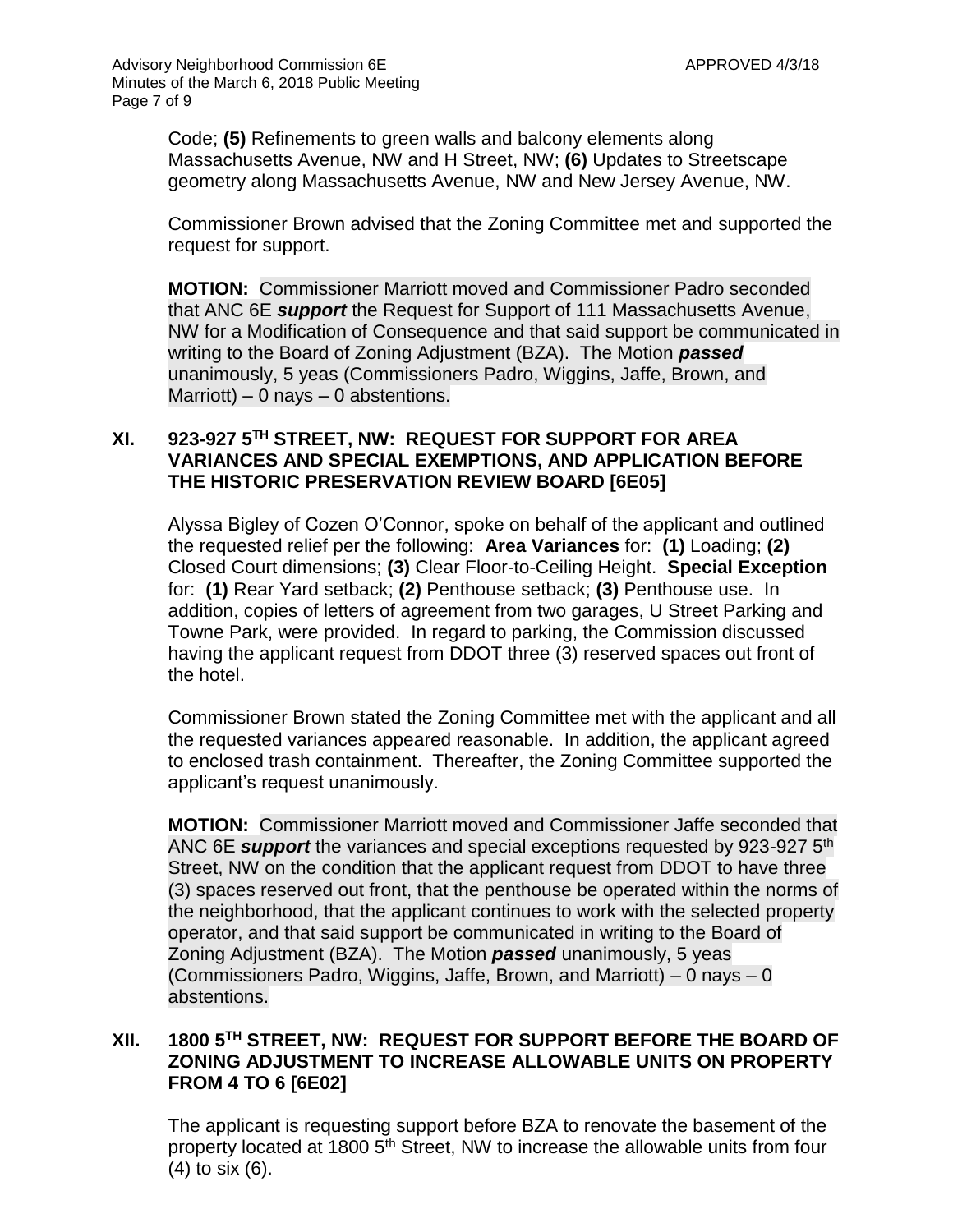Commissioner Brown stated the Zoning Committee met and voted to support the applicant's request.

Commissioner Padro urged the applicant to reach out to DCRA regarding the need for a Certificate of Occupancy for those two (2) new units.

**MOTION:** Commissioner Brown moved and Commissioner Marriott seconded that ANC 6E **support** the request for support of 1800 5<sup>th</sup> Street, NW to renovate the basement of the property to increase the allowable units on the property from four (4) to six (6) and that said support be communicated in writing to the Board of Zoning Adjustment (BZA). The Motion *passed* unanimously, 5 yeas (Commissioners Padro, Wiggins, Jaffe, Brown, and Marriott) – 0 nays – 0 abstentions.

## **XIII. 1253 4TH STREET, NW: REQUEST FOR SUPPORT FOR HISTORIC PRESERVATION APPLICATION FOR NEW FOUR UNIT DEVELOPMENT [6E04]**

Commissioner Jaffe stated the applicant is requesting Historic Preservation Review Board approval for a four (4) unit development at 1253 4<sup>th</sup> Street, NW. The exterior will be three (3) distinct row houses. The applicant met with the Zoning Committee which recommended that the balcony appearance on the bays be reduced. The applicant is working with HPRB on recessing the windows. There will be a roof top penthouse, but it will be recessed from the street. Commissioner Jaffe spoke to HPRB and they confirmed that the applicant is making edits to the parapet.

Commissioner Brown stated the Zoning Committee met and supported the request for support.

**MOTION:** Commissioner Jaffe moved and Commissioner Padro seconded that ANC 6E *support* the request for support of 1253 4<sup>th</sup> Street, NW for HPRB support for a four (4) unit development and that said support be communicated in writing to the Historic Preservation Review Board (HPRB). The Motion *passed* unanimously, 5 yeas (Commissioners Padro, Wiggins, Jaffe, Brown, and Marriott) – 0 nays – 0 abstentions.

#### **XIV. OTHER NEW BUSINESS**

None.

#### **XV. OLD BUSINESS**

Commissioner Jaffe again requested the Commissioners to submit their bios to him.